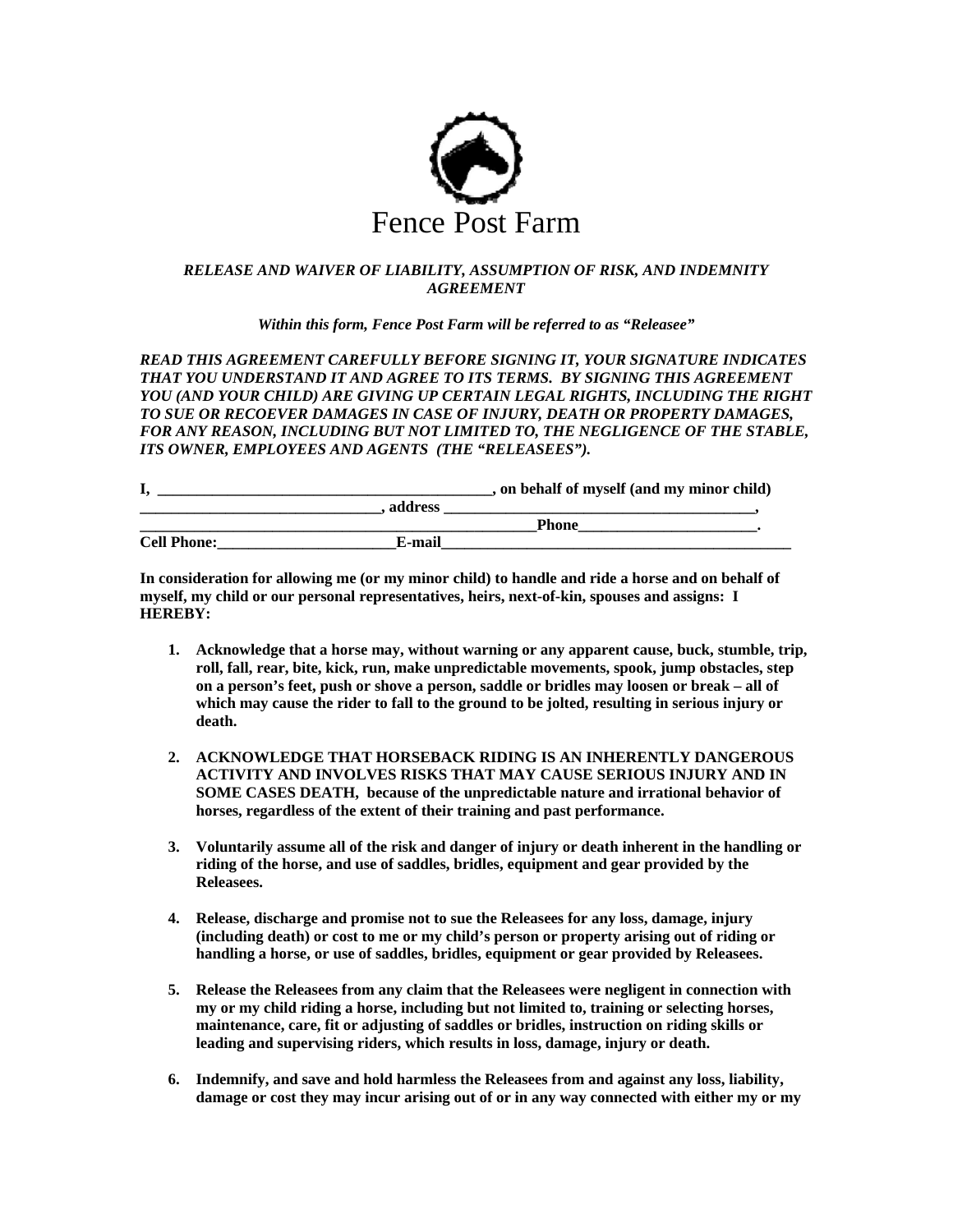**child's handling or riding the horse and/or use of any saddles, bridles, equipment or gear provided therewith resulting from or contributed to by my own negligence.** 

- **7. Expressly agree that the foregoing release and assumption of risk, and indemnity agreement is governed by the laws of the State of Maryland and is intended to be as broad and inclusive as is permitted by Maryland law, and that in the event any portion of this Agreement is determined to be invalid or unenforceable for any reason, the balance of the Agreement shall not be affected or impaired in any way and shall continue in full legal force and effect.**
- **8. Acknowledge that this document is a contract and agree that if a lawsuit is filed against the Releasees for any injury or damage in breach of this contract, I will pay all attorneys fees and costs incurred by the Releasees in defending such an action.**
- **9. IT IS REQUIRED THAT I, MY CHILD AND ALL RIDERS WEAR A PROTECTIVE HELMET. IT IS MY UNDERSTANDING THAT A PROTECTIVE HELMET IS AVAILABLE AND HAS BEEN OFFERED FOR MY OWN OR MY CHILD'S SAFETY.**
- **10. If the person who is to enter into this Agreement is under eighteen (18) years of age, his/her parent or guardian must read this Agreement and sign below on behalf of the minor.**

**I HAVE READ THIS DOCUMENT. I UNDERSTAND THIS IS A LEGAL DOCUMENT AND IT IS A PROMISE NOT TO SUE AND TO RELEASE THE STABLE, ITS OWNERS, EMPLOYEES AND AGENTS, FOR ALL CLAIMS. I HAVE MADE A FREE AND DELIBERATE CHOICE TO SIGN THIS RELEASE AND WAIVER AS A CONDITION TO RELEASEES ALLOWING ME OR MY CHILD TO RIDE OR HANDLE A HORSE. I HAVE CONCLUDED THAT THE RISKS INVOLVED AND THE RELEASE AND WAIVER OF LIABILITY IS WORTH THE PLEASURE OF A HORSEBACK RIDING EXPERIENCE.** 

**DATE** SIGNATURE

**\_\_\_\_\_\_\_\_\_\_\_\_\_\_\_\_\_\_\_\_\_\_\_\_\_\_\_\_\_\_\_\_\_\_\_\_\_\_\_\_\_\_\_\_\_\_\_\_\_\_\_\_\_\_\_\_\_\_\_\_\_\_\_\_\_\_\_\_\_\_\_\_ \_\_\_\_\_\_\_\_\_\_\_\_\_\_\_\_\_\_\_\_\_\_\_\_\_\_\_\_\_\_\_\_\_\_\_\_\_\_\_\_\_\_\_\_\_\_\_\_\_\_\_\_\_\_\_\_\_\_\_\_\_\_\_\_\_\_\_\_\_\_\_\_ \_\_\_\_\_\_\_\_\_\_\_\_\_\_\_\_\_\_\_\_\_\_\_\_\_\_\_\_\_\_\_\_\_\_\_\_\_\_\_\_\_\_\_\_\_\_\_\_\_\_\_\_\_\_\_\_\_\_\_\_\_\_\_\_\_\_\_\_\_\_\_\_** 

**\_\_\_\_\_\_\_\_\_\_\_\_\_\_\_\_\_\_\_\_\_\_\_\_ \_\_\_\_\_\_\_\_\_\_\_\_\_\_\_\_\_\_\_\_\_\_\_\_\_\_\_\_\_\_\_\_\_\_\_\_\_\_\_\_\_\_\_\_\_\_\_\_\_\_\_\_** 

**Please list any allergies you would like us to know about in the event of an**  emergency:

| <b>EMERGENCY CONTACT INFO:</b>             |  |
|--------------------------------------------|--|
| <b>Name:</b>                               |  |
| <b>Relationship: _____________________</b> |  |
| <b>Phone Number:</b>                       |  |